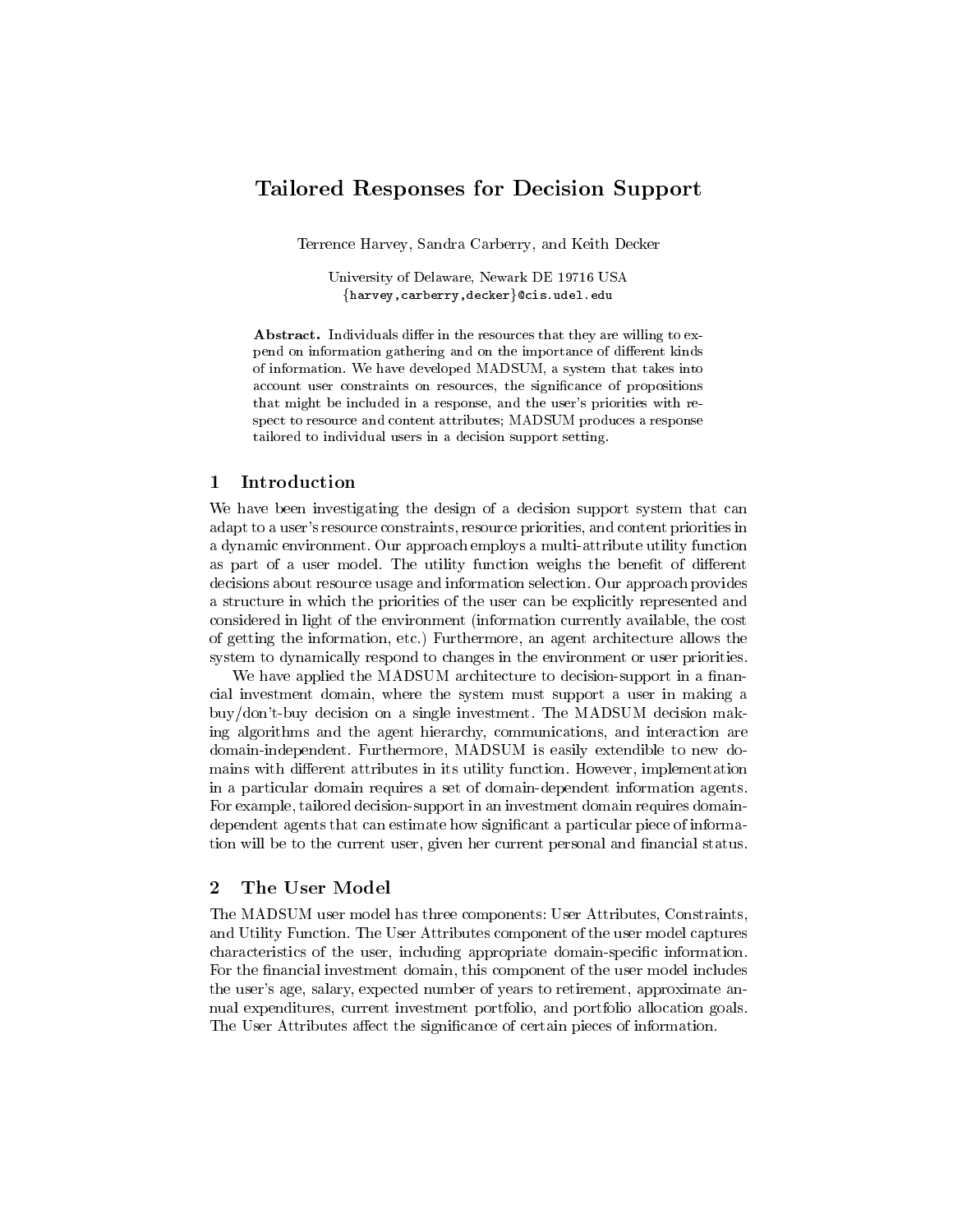The Constraints component of the user model offers the user the option of setting both soft and hard constraints for a given attribute. Soft constraints are attribute values that the user would prefer not be exceeded in constructing a response. These soft constraints affect the utility function, as described below. Hard constraints are values that an attribute must not exceed in a response, and are used to pare the search space before utility is calculated.

MADSUM's utility function contains  $n$  attribute terms, each consisting of a weight  $w_i$  giving the importance of that attribute to the user, a parameter  $a_{value_i}$  that is related to the value of the attribute, and a function  $f_i$ .

### $Utility = \sum_{i=1}^{n} w_i f_i(a_{value_i})$

The weights  $w_i$ , giving the importance of each attribute to the user, are extracted from the positions of sliders that are manipulated by the user in a graphical user interface. For resource attributes such as length of response or processing time,  $a_{value_i}$  is the actual value of the attribute, such as 75 words. On the other hand, information attributes capture propositions that might be presented to the user, and thus for information attributes,  $a_{value_i}$  captures the signicance of a set of propositions in the environment of the user's personal characteristics and the application domain. We call this approximation Decision Specificity or DS. Determining DS is a domain-specific task, and thus in the MADSUM architecture, the functions that compute DS are provided by the application designer as part of the domain-specic information agents that propose propositions for inclusion in the response to the user.

In the financial investment domain, we have implemented domain-specific information agents for three categories of information: Risk (the riskiness of an investment), Value (the prospects for the investment gaining in value), and Portfolio (how the investment relates to the individual's portfolio allocation goals). For example, the signicance of a proposition from the Portfolio Agent that addresses the relationship of a proposed investment to the user's portfolio allocation goals depends on the extent that the investment would cause the user's portfolio allocation to deviate from his goals, while a proposition that addresses the appropriateness of the investment from an age perspective may depend on how close the user is to retirement.

Each of the functions  $f_i$  that appear in the utility function map their parameter  $a_{value_i}$  into a utility value between 0 and 1. The particular function  $f_i$  that is used determines whether an increasing parameter value increases or decreases utility (and at what rate). For example,  $f_{StartPlateauNorm}$  captures instances in which utility remains high over a plateau and then decreases for increasing values of its parameter, and  $f_{Linear PlateauEnd}$  captures instances in which utility increases linearly for increasing values of its parameter until a plateau is reached. Our financial investment domain by default uses  $f_{StartPlateauNorm}$  for resource attributes and  $f_{Linear PlateauEnd}$  for information attributes, but advanced users can select from among MADSUM's full set of predefined utility functions.

The soft constraints entered by the user adapt the utility function  $f_i$  by determining its shape. For example, the function  $f_{StartPlateauNorm}$  is used by default for the resource attribute of processing time; the soft limit determines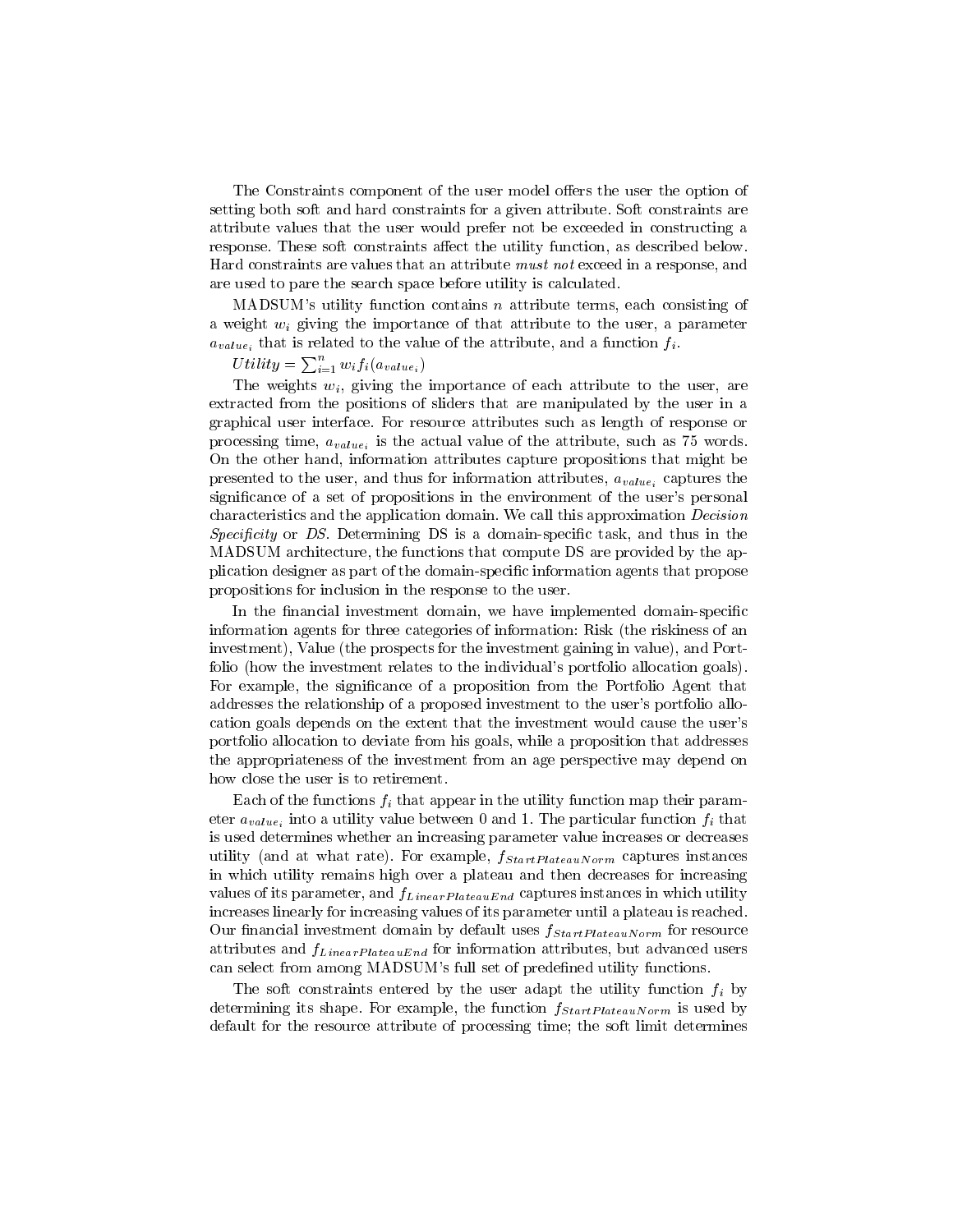where the plateau ends and also the rate of fall in utility after the plateau (the falling portion resembles a normal distribution whose spread is  $1/2$  the soft limit). This captures the notions that 1) the soft limit on processing time set by the user is the point at which the utility of the response will begin to decrease and 2) the larger the soft limit on processing time, the less severe will be the loss of utility for each second of increased processing time.

#### 3 Agent Architecture

To address the issues of collecting and integrating information from distributed sources into a single text plan, MADSUM is implemented as a hierarchical net work of independent agents. The agents bid to provide information for the response; once a highest utility set of bids is selected, the lowest level information agents pass raw information to their parent middle agents, who use the information to generate small text plan trees. As the trees are propagated further up the agent hierarchy, the middle agents assemble them using coherence rules; in doing so, the middle agents first order the text plan trees according to the utility of their highest utility proposition, and the rules for combining trees attempt to assemble larger trees with the higher ranked constituents on the left, so that the higher ranked constituents will appear earlier in the response (sub ject to coherence constraints). Once an assembled tree is returned to the top-level Presentation agent, it is resolved to text via templates, and the text is presented to the user. A full description of the agent architecture can be found in [1].

### 4 Adaptive Responses, Implementation, and Evaluation

The MADSUM architecture for adaptive response generation has been implemented and tested in a financial investment domain. The GUI interface of sliders for setting priorities is not yet part of the implemented system, so priority settings are currently entered as numbers. Formal evaluation experiments have validated MADSUM's design, such as MADSUM's strategy of balancing significance and priority in content selection and MADSUM's decisions about order of presentation of propositions.

As examples of responses produced by our system, consider a user who proposes the purchase of 100 shares of stock in IBM. The user model contains personal characteristics of the user, including her current investment portfolio and her portfolio allocation goals. Before proposing the stock purchase, the user has set soft constraints on the length of the response, the cost in dollars of any purchased information, and processing time. She has also indicated the importance she assigns to usage of different resources (length of response, cost, and processing time) and her interest in information that addresses each of the different content categories (investment risk, value, and impact on portfolio allocation).

Figure 1 displays our implemented system's response under different soft constraint and priority settings. In Figure 1a, the soft constraint on length was 75 words and the user placed a higher priority on risk information than on value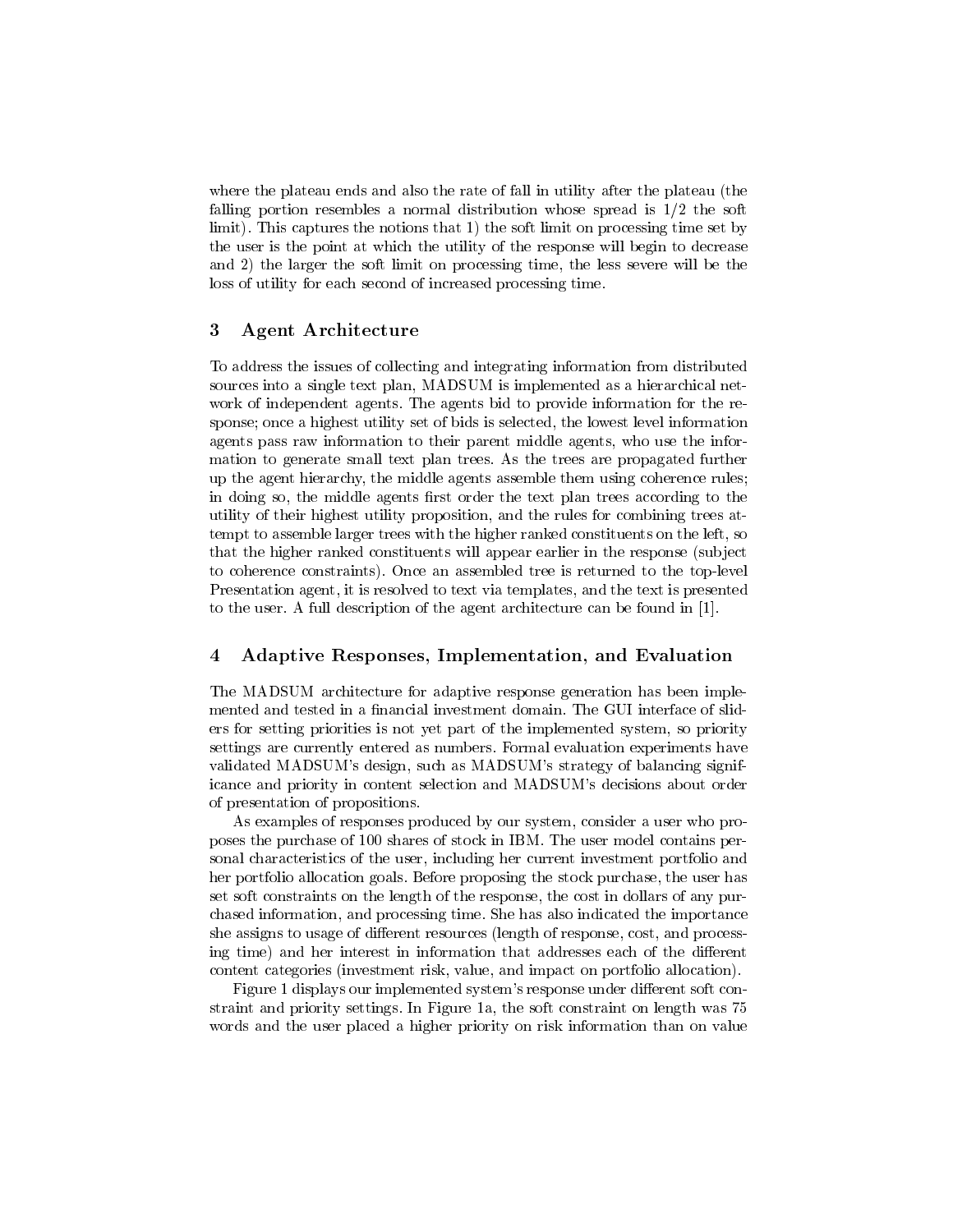1a: Risk metrics indicate IBM has a low debt-equity ratio, suggesting the ability to weather an economic downturn; further, the company has a strong current ratio,indicating good short-term liquidity. In addition, IBM has historically maintained a moderate debt policy, and the stock has maintained <sup>a</sup> moderate risk prole. On the other hand, from a portfolio perspective you have already exceeded your allocation goal for equities. Value metrics indicate IBM has a price earnings ratio similar to the tech industry average.

 $10.$  Risk metrics indicate IDM has a low debt-equity ratio, suggesting the ability to weather an economic downturn; further, the company has <sup>a</sup> strong current ratio, indicating good short-term liquidity. On the other hand, from <sup>a</sup> portfolio perspective you have already exceeded your allocation goal for equities.

1c: Value metrics indicate the stock has a price earnings ratio similar to the tech industry average; on the other hand, from a portfolio perspective you have alreadyexceeded your allocation goal for equities.

Fig. 1. Three responses, derived from different soft constraints and priority settings.

and portfolio information. For the responses in Figure 1b and Figure 1c, the soft constraint on length was lowered to 35 words, resulting in the exclusion of some available propositions; the relative priorities on risk, value, and portfolio information were kept the same in Figures 1a and 1b, but were altered in Figure 1c to place a much higher priority on value information than on risk or portfolio information. Due to the 35 word soft constraint on length that was set for the response in Figure 1b, propositions had to be excluded. Since risk was given highest priority, much (but not all) of the risk information was included. However, the high signicance of the proposition about the proposed investment's impact on the user's portfolio allocation goals (she had already exceeded her goals for equities such as IBM) caused that proposition to increase the estimated overall utility of a response containing this proposition, and thus it was included despite the length of the resulting response slightly exceeding the soft constraint on length. In Figure 1c, the user's much higher priority for value information resulted in selection of the value proposition, even though it was of lesser signicance than other available propositions. In addition, the highly signicant proposition about portfolio allocation goals was included in the response. These examples illustrate the system's ability to vary its responses depending on the user's resource constraints, the signicance of information, and the priority that the user assigns to different resources and kinds of information content.

#### $\mathbf{5}$ 5 Related Work

Adaptive systems have been using concepts of utility theory, either informally or formally, to tailor responses so that they take into account the user's preferences. In previous work[2], we used a weighted additive function to reason on a model of